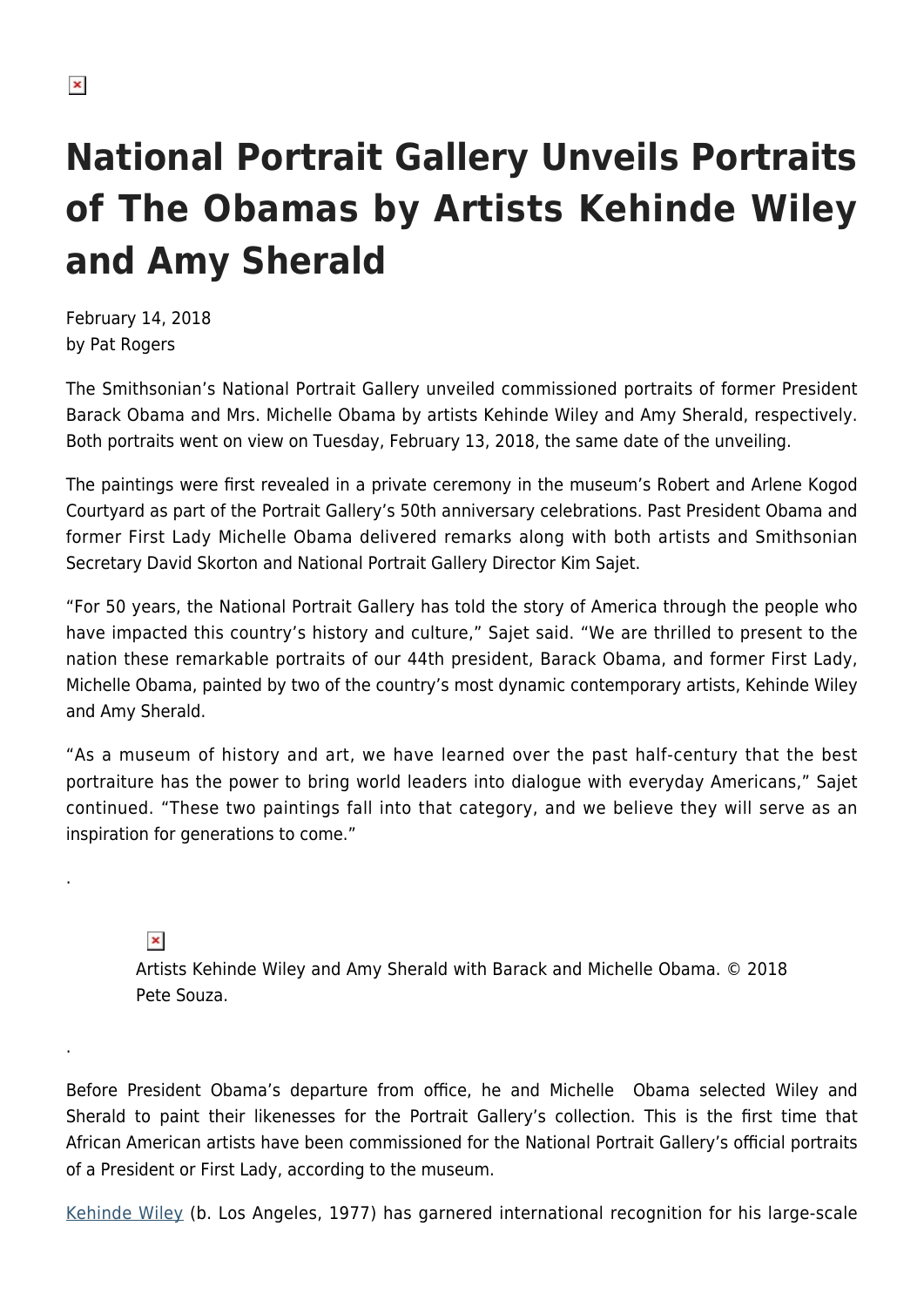paintings of African Americans in poses resembling famous figures in the history of Western art. His rich, highly saturated color palette and his use of decorative patterns complement his realistic, yet expressive, likenesses.

This new oil-on-canvas likeness pays tribute to President Obama, who in 2009 made history by becoming the first African American President of the United States. References to the sitter's life are made in the decorative background with chrysanthemums (the official flower of Chicago), jasmine (symbolic of Hawaii where the President spent most of his childhood) and African blue lilies (alluding to the President's late Kenyan father).

## $\pmb{\times}$

.

.

.

"Barack Obama" by Kehinde Wiley, 2018. Oil on canvas. National Portrait Gallery, Smithsonian Institution. The National Portrait Gallery is grateful to the following lead donors for their support of the Obama portraits: Kate Capshaw and Steven Spielberg; Judith Kern and Kent Whealy; Tommie L. Pegues and Donald A. Capoccia.© 2018 Kehinde Wiley.

Wiley earned a Master of Fine Arts from the Yale University School of Art in 2001. In 2008, the Portrait Gallery presented Wiley's work as a featured artist in the museum's "RECOGNIZE! Hip Hop and Contemporary Portraiture" exhibition.

His art was widely seen through the traveling retrospective ["Kehinde Wiley: A New Republic"](https://www.brooklynmuseum.org/exhibitions/touring/kehinde_wiley_new_republic) that presented 14 years of work, starting with early paintings made around the time of his 2001 residency at the Studio Museum in Harlem. The exhibition was presented at the Brooklyn Museum (February 20 to May 24, 2015) and traveled to the Modern Art Museum of Fort Worth (Texas); Seattle Art Museum (Washington); Virginia Museum of Fine Arts (Richmond, Virginia); Phoenix Museum of Art (Arizona); Toledo Museum of Art (Ohio) and Oklahoma City Museum of Art (Oklahoma).

[Amy Sherald](http://www.amysherald.com/) (b. Columbus, Ga., 1973) is known for her stylized, archetypal portrayals of African Americans. A personification of resilience herself amidst challenges from a heart condition, Sherald conveys the inner strength of her subjects through a combination of calm expressions and confrontational poses. In this oil-on-linen painting, Sherald depicts the former First Lady as both confident and approachable in a dress by Michelle Smith's label Milly.

> $\pmb{\times}$ "Michelle LaVaughn Robinson Obama" by Amy Sherald, 2018. Oil on linen. National Portrait Gallery, Smithsonian